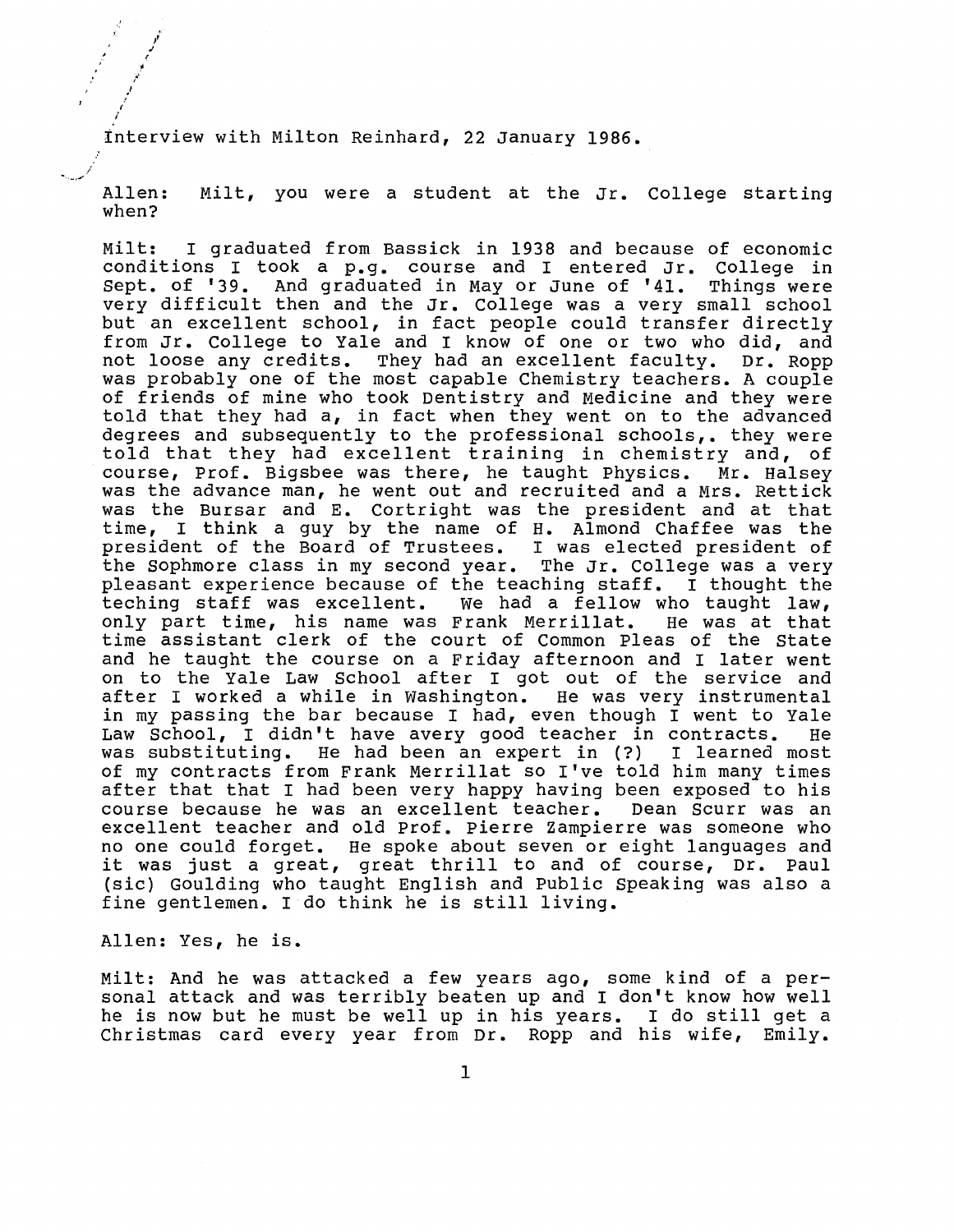Emily was the librarian at the school my second year. The first<br>year when I was there, her sister was the librarian. She got year when I was there, her sister was the librarian. married, I forget what her first name was so I've had some contact with some of the Jr.College people, none through the Univ. of Bridgeport people. But the school was so small that the comradship and the fact that the faculty was so capable that we got good teaching and many of the people I knew went on to profess ional schools, to become dentists, doctors.(?) became a doctor, Dick Brown became a doctor, I became a lawyer and later a judge. Bert Frankel became an MD, Leonard Rome, who lives up the street here is now a podiotrist, he went there. Ray Blank is now a here is now a pourocrise, he went there. Kay brank is now a went there went on to get advanced degrees and eventually some of them went on to get professional degrees. I can't say enough. I was always very happy when I was exposed to Jr. College. I don't know whether UB's as good as Jr. College was but if it is half as good, it is a good school.

Allen: Good. Now let us do a little biographical thing. we will skip ahead. After You left the Jr. College where did you go?

Milt: After I left the Jr. College, Bill, I got a scholarship to, as I recall, E. Everett Cortright was instrumental in helping me get a scholarship to American University which was a Methodist School located in Northwest Washington, just above Embassy Row in<br>Washington. And I went to school there for two vears, got my And I went to school there for two years, got my degree, went into the Marine Corps, and discharged early because of a medical problem, and worked for the OPA for a year when Chester Bowles was the Office of Price Administrator, and then came back and went to Yale Law School, graduating in 1947, ran for the legislature in '48 and was a member of the Connecticut House of Representatives from 1949, 51, 52, was a member of the State Senate in 1955, was a member of the Board of Education and state senate in 1955, was a member of the Board of Education and<br>was elected in 1957, and 55, and reeleected in 1957. I think it was a two year term. I was appointed Judge of the City Court in Nov. of 1957 and in January of 1961 I became a Circuit Court Judge and in March of 1969 I retired because I had 80 or 90 percent of my stomach removed because of ulcer problems so that's-. Then I lived down at UB for two or three years and then I worked for the city in a federal program for four years and I have since retired since Oct.of 84 not liking it very much, but for the resumes now at my age we are either over qualified or some other gimick so we don't get stuck on the age discrimination aspect.

Allen: Now when you were at UB, what was your position there?

Milt: I was administative assistant to Alfred Diem who was then Vice President of Finance and Treasurer of the university. At that time, Littlefield was still there and I remember, well of course I do know that after E. Cortright got out, I think James Halsey became the president then became Chancellor, and Lit-

塚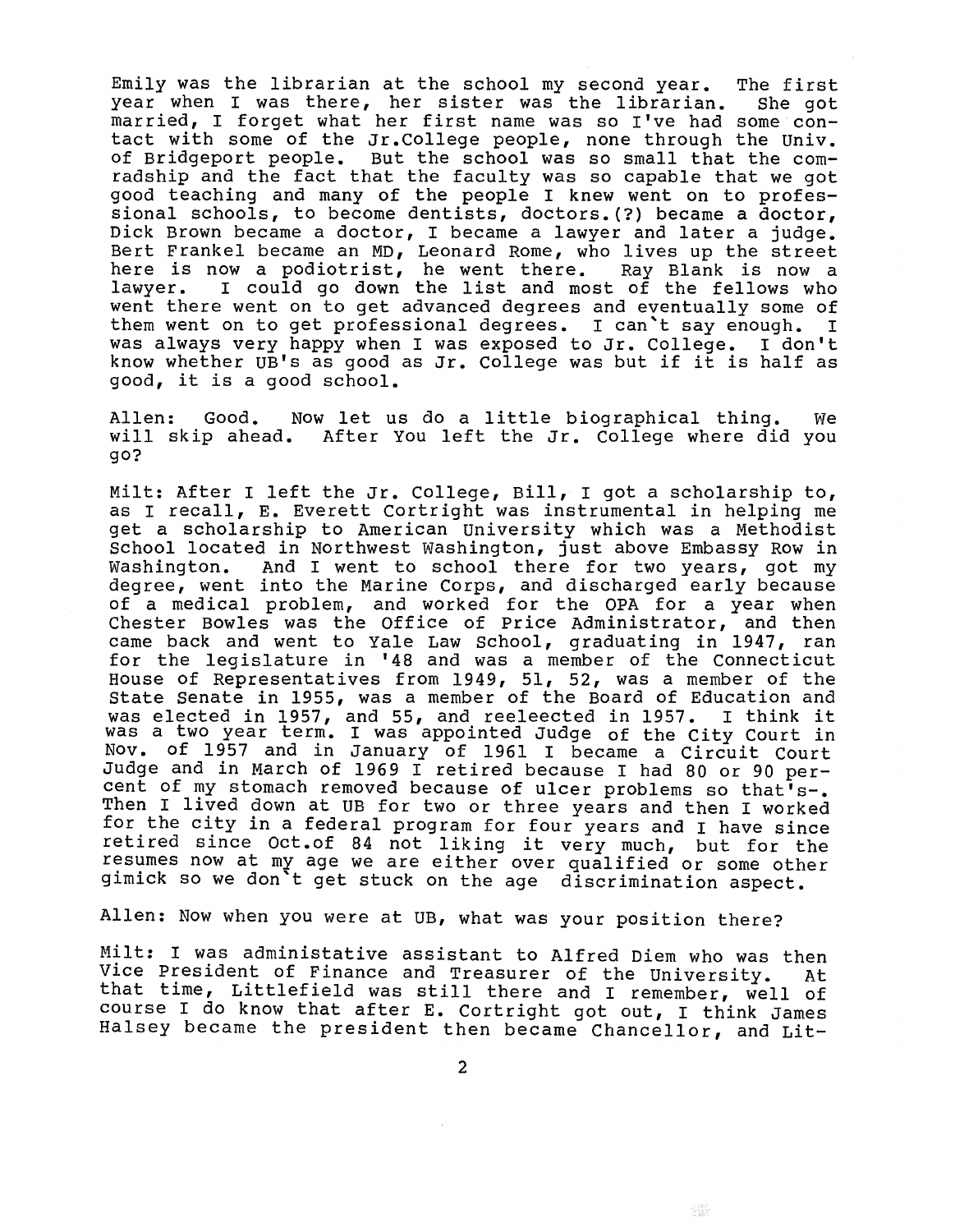tlef ield came in and then one of the finest men I ever knew came in, Thurston Manning, and things just didn't work out and he got the shaft from my point of view but, and then the present administrator.

Allen: When you were working for UB for Diem and then a little bit for Harry Rowell,

Milt: Yes, oh Littlefield

Allen: Were you doing sort of in-house counsel work too.

Milt: Well some, but not too much 'cause the university had a counsel by the name of Cohen and wolf. I was doing some and I helped draw up the prospectus for the library and we were advising as I recall state finance and I helped out on that and I also did various things in getting the properties up in order because the university owned a lot of private properties and they were ene university owned a for of private properties and they were<br>selling some of it and I would get all the information that was needed in that respect for him. I did very little counsel, that was done by Cohen and Wolf and also by Dwight Fanton on the labor aspect with Pullman and Comley.

Allen: I remember those days. I just came in as Dr. Miles's assistant at that point.

Milton: name. What was- oh, Harry Rowell, I couldn't remember his

Allen: Backing up a little bit, you say you got out of Yale Law School in'47. I got my master's there in '47. We were just across the street from each other.

Milt: Yale was a delightful, great school and we had excellent professors. I still get the Yale Quarterlies, most of them have died off now and I read the obits and they bring back a lot of memories. They were excellent, excellent teachers.

Allen: O.K. coming back to you and the Jr. College, I found out in the Scribe of 1941, you were called the most popular and most ambitious. How did you get these? How did you get these?

Milt: well, I worked very hard because I had a mother who, by the way I had two brothers, who are MDS and I had a mother whose first priority in our lives, in her life and my Dad's, his priority was the same, was our eduction, so my brothers were both<br>in the Marine Corps and had an extended period of service. My in the Marine Corps and had an extended period of service. one brother was at Guadacanal and got off for many months by the Japs, and my other brother worked, before the war, as a rivetor at Sikorskys, went in the service and decided to stay and my mother was pleading with me to get him to get out, he later went to William and Mary and later went to Jefferson Med. school where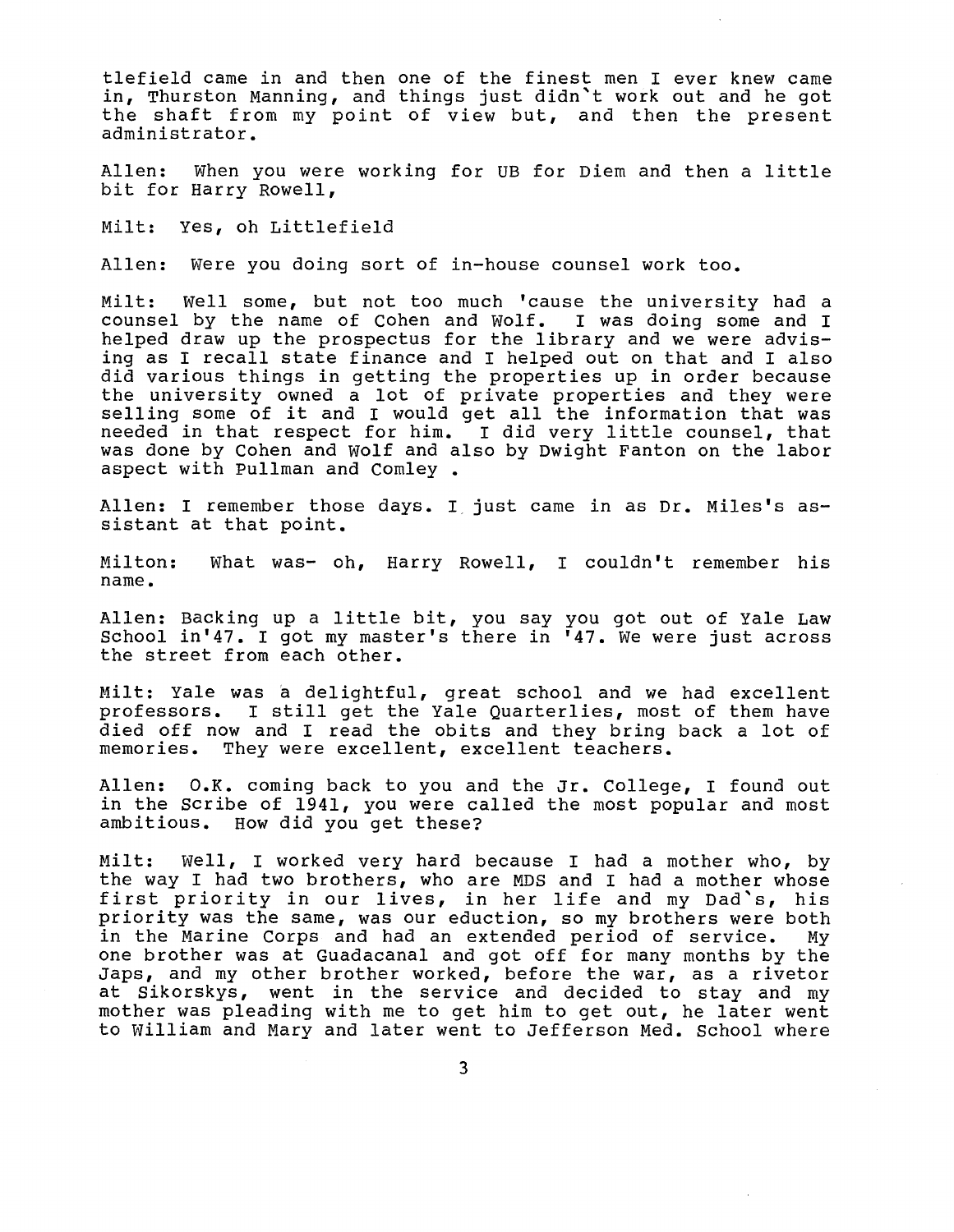he got his degree and my other brother graduated from Jefferson Med.School in Philadelphis, which I think is one of the oldest med. schools in the country, and my youngest brother is a<br>psychiatrist now. He's head of a hospital in Pennsylvania. He psychiatrist now. He's head of a hospital in Pennsylvania. retired from there and went out to practice with four younger men who had been under his direction at the hospital and he is a practicing psychiatrist in Wisconsin. My other brother is a practicing psychiatrist in Wisconsin. My other brother is a<br>general practitioner in Southport. He had some very serious general practitioner in Southport. operations last year and has semi-retired. He still maintains a position of being an industrial doctor for DuPont, out in Fairfield. So here is my mother.(Shows picture). My mother really.

Allen: That can account for the ambition, how about the popular part?

Milt: I don't know, I was much more quiet then, maybe that's why. I don't think I would be elected now because I am much more vocal because I feel that evil exists too much in the world and if good men don't stand up and scream, nothing is going to be accomplished.

Allen: You also were voted as having done the most for the school.

Milt: Well, I don't know whether I did the most for the school but I cleaned the school. I laugh a little now at these people who get what they call "grants.. I had a NYA scholarship which consisted of getting a big \$10. a month and cleaned the rooms, the Biology Lab. and I never took Biology. I wasn't good at cutting up animals and, one of the nicest men I ever met, I shouldn't have forgotten him, was William Everett. Bill Everett was the nicest man and I did, I cleaned his lab every day and scrubbed the floors, washed the windows, cleaned out the various bottles and trays and everything and that \$10. made a difference and would have probably, had not the \$10. been available, I prob-<br>ably would not have been in school. I had some bills that I ably would not have been in school. found after my Dad died about a year and a half ago, and the tuition at Jr. College at that time was \$167.50 a semester, and my mother saved everything and the tuition at Yale when I was up there was \$250. a semester. The books were \$6. and \$7. I just have a son now who just entered, he was working and decided to go back to school , at the Univ. of Missouri in St. Louis. He called me, enraged, the other night because he had to pay \$25. a piece for books that were so used he could hardly use them. So I told him that, I couldn't immagine probably law books were now \$70. or \$80 a piece at least, and the professors always manage to write little amendment in them and like the west Publishing Company print a whole new volume, and you've got to start all over so I said apparantly the same thning happens in education.

Allen: O.K., now you mentioned also that you got a scholarship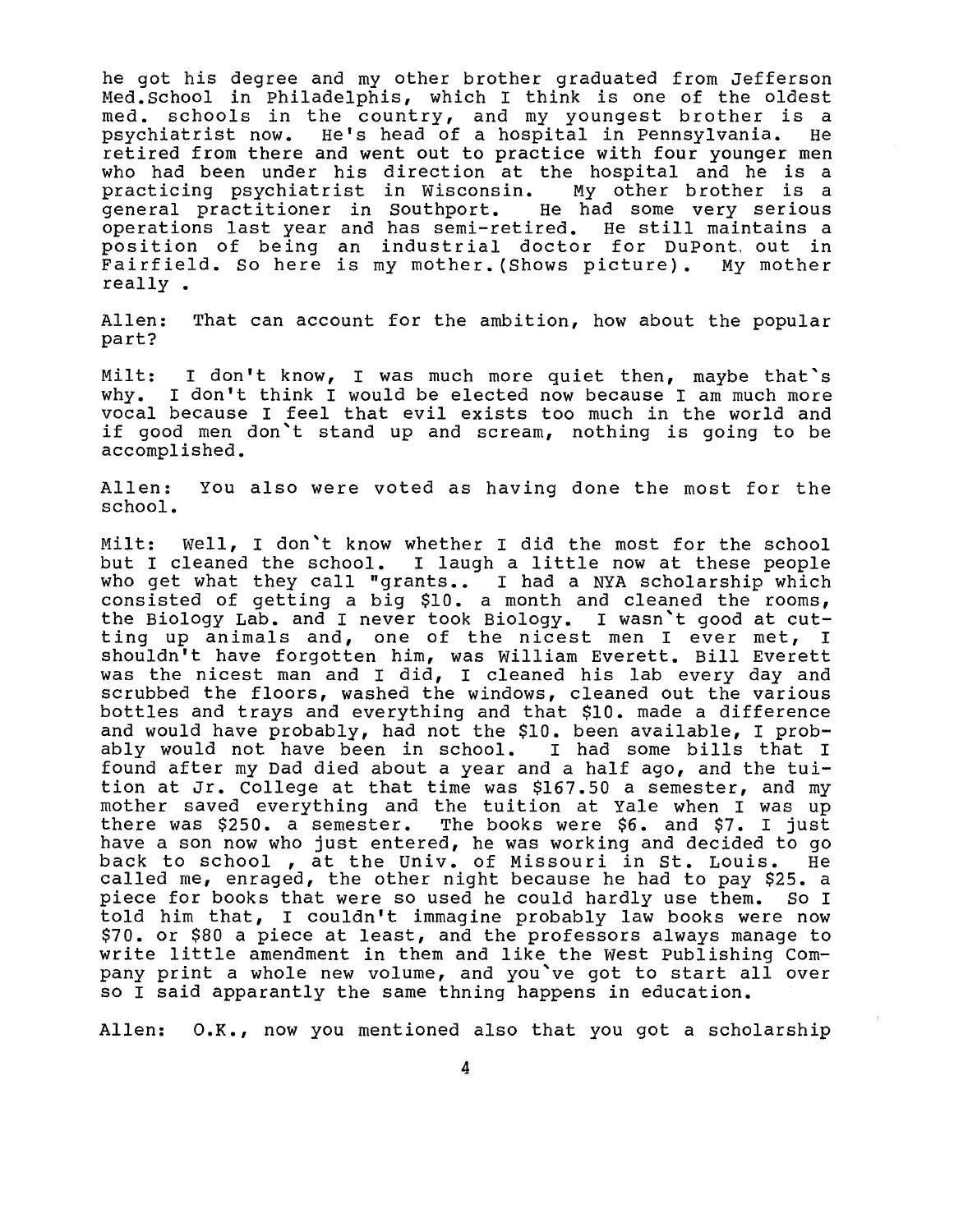to American University from the Jr. College.

Milt: well, it was by American University, but I think Cortright was the one. It was a scholarship, but in order to go there and since Washington always has been and still is a very high cost of living area, I had a job. I served breakfast in the morning at six o'clock, I waited on tables for dinner and I worked four nights a week in the book store. so these programs today where the kids, where the students do all these things and don't do anything for them is absolutly outrageous. There are so many house cleaning jobs that could be done by students in lieu, in return for them getting my tax money. I, everybody screams now that all this is beneath them, nothing is beneath you if you want something badly enough, and I still brag about the fact that I had a multiple of jobs . When I got out of law school I had, I was practicing law, I was in the legislature, I was assistant law librarian, I was teaching down at UB, Business Law, and I was also a Secretary to the Knights of Columbus a couple of nights a week picking up a few bucks, so I get very upset with these people who claim they are working so darn hard and I didn't have a car and I used to have to take the bus, and I had ulcers and I used to more than once get pretty sick going to work and still work because I had to because I had a family. When people say they are working hard today and I see what they do, I absolutly say to myself, "MY God, what would they really do, if they had to work?"

Allen: This is something that comes through with many people that I've been talking with on tape. Everybody, well I'm from essentially from the same generation as you. Our attitudes towards getting ahead are a little different.

Milt: We worked at it. Well, I always had a job every summer and I gave 98% of my money to my mother to pay for the tuition during the school year. My brothers did likewise and there's no questions about what we gave in, you got a 50 cent allowance, if you smoked, the ciggrettes then were a dime a pack and they were a penny apiece, some places illegally sold them for a penny a<br>piece. You are not supposed to break the stamp but, if you asked You are not supposed to break the stamp but, if you asked for an advance for next week, my mother would have a standard answer, "well, next week's has not come yet ", and so the  $50$ answer, well, hext week s has not come yet , and so the 30<br>cents, if you spent it, was gone. Of course, I realize today that a young man taking a girl to the movies and even out for something to eat afterwards, a twenty dollar bill is rather, probably doesn't stretch. But I think they miss an awful lot of things today. I noticed in the paper today, I think there is only one movie now in the city of Bridgeport, one motion picture house and its located down, I think it is the old Rivoli on Fairfield Avenue and its an adult movie which means if you read some of the titles you would know what kind of movies were being played there,a triple X or better. I said,":Holy gosh, the Beverly closed, the Merritt Theatre closed, sold it to some com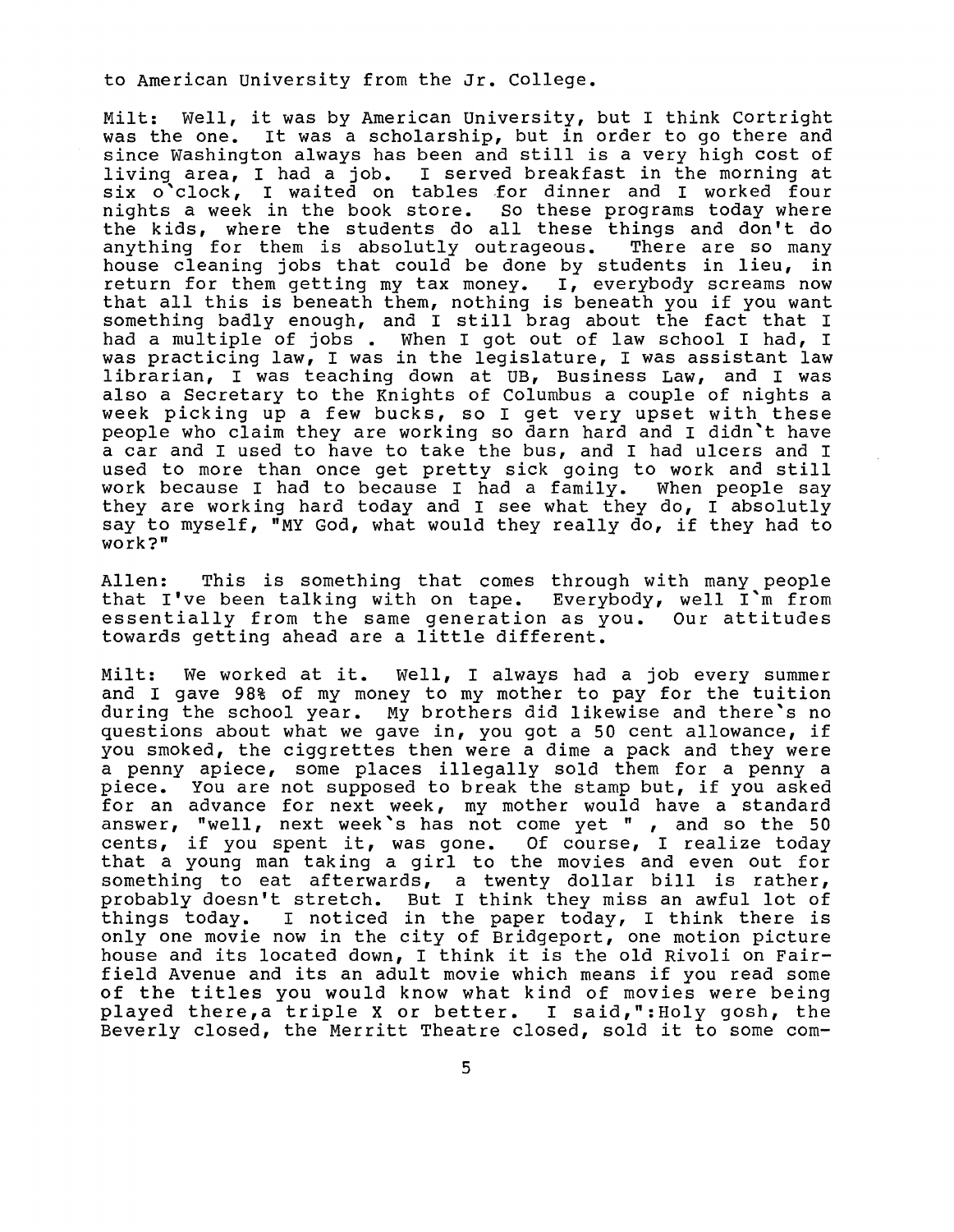mercial outfit. The Beverly, the Masons own that apparently, and<br>they sold it to somebody who are going to do some developing. So they sold it to somebody who are going to do some developing. I think the kids today miss an awful lot 'cause television is all right but nothing beats going to the old fashioned movies and sitting there and eating popcorn. Popcorn today, with butter, is about \$2.50 and if you want a big bin, it is about \$4.00, and so things have changed but I'm not one that believes that this is progress. I believe that we would be better off  $-$  I would like to see young people today to have to worry a little about things see young people could to have to worly a fittle about things<br>without having an effect, to let them know really what it is to have to suffer, we've all tried to, and myself included, and I'm sure you too if you have any children, we ve tried to make things better for them, and that's not wrong, but I do think that we are more liberal with them 'cause we can be because we have the where<br>with all and I don't know if it helps or hinders. I sometimes with all and I don't know if it helps or hinders. wonder. Thank goodness mine seem to. I have two sons, lawyers. One's a lawyer for law firm, Ralston Purina, out in St. Louis. They just bought Continental Basin, he and his boss are going to take over the regular aspects of that, you know they are the bakers of wonder Bread, and the other son is a lawyer for {?) Corporation and they have an office on Park Avenue and lives in<br>Harrison. The other son has (?). Worked and got laid off at a The other son has (?). Worked and got laid off at a {?) airline out in , I hope has found that piece of paper he wrote {?)

Allen: O.K. now what with all this work, you must have had some fun somewhere during college to be -

Milt: we had an excellent time. I was student body president of American University. American University was located at the top of the hill at the intersection of Nebraska and Massachusetts Avenue, and it's a beautiful section of Washington. You come up Massachusetts and you finally reach Wisconsin and go down and then come up, and I was surprised after the war I went up there and saw what had happened. we had about 200 in our class when I graduated, I was president of the student body. In fact I ran graduated, I was president of the student body. In fact I ran<br>against a girl and I think that helped me with the women, and her husband today is a the defense correspondent for the Baltimore<br>Sun. I see him on TV every Friday night on that program called I see him on TV every Friday night on that program called Washington Week in Review with Paul Dukeland (?), channel 13, and I had an excellent education in, during that campaign and an excellent time living in the city of Washington. We had a lot of fun living at Jr. College. It was a small school and we had a lot of parties and we did things within reason because of the limitations of finances, but we more than once went down to the Cafe Howard and had a few drinks and came out with, having to give the waiter on more than one occasion a rather small tip and he wasn't very happy about it, but we felt that we really didn't realize tht we had gotton so close to the boundaries of our-. One time we left the fellow ten cents, we went back the following week we tried to made it up to him, but he was pretty upset. But that was a lot of money in those days and the Jr. College was an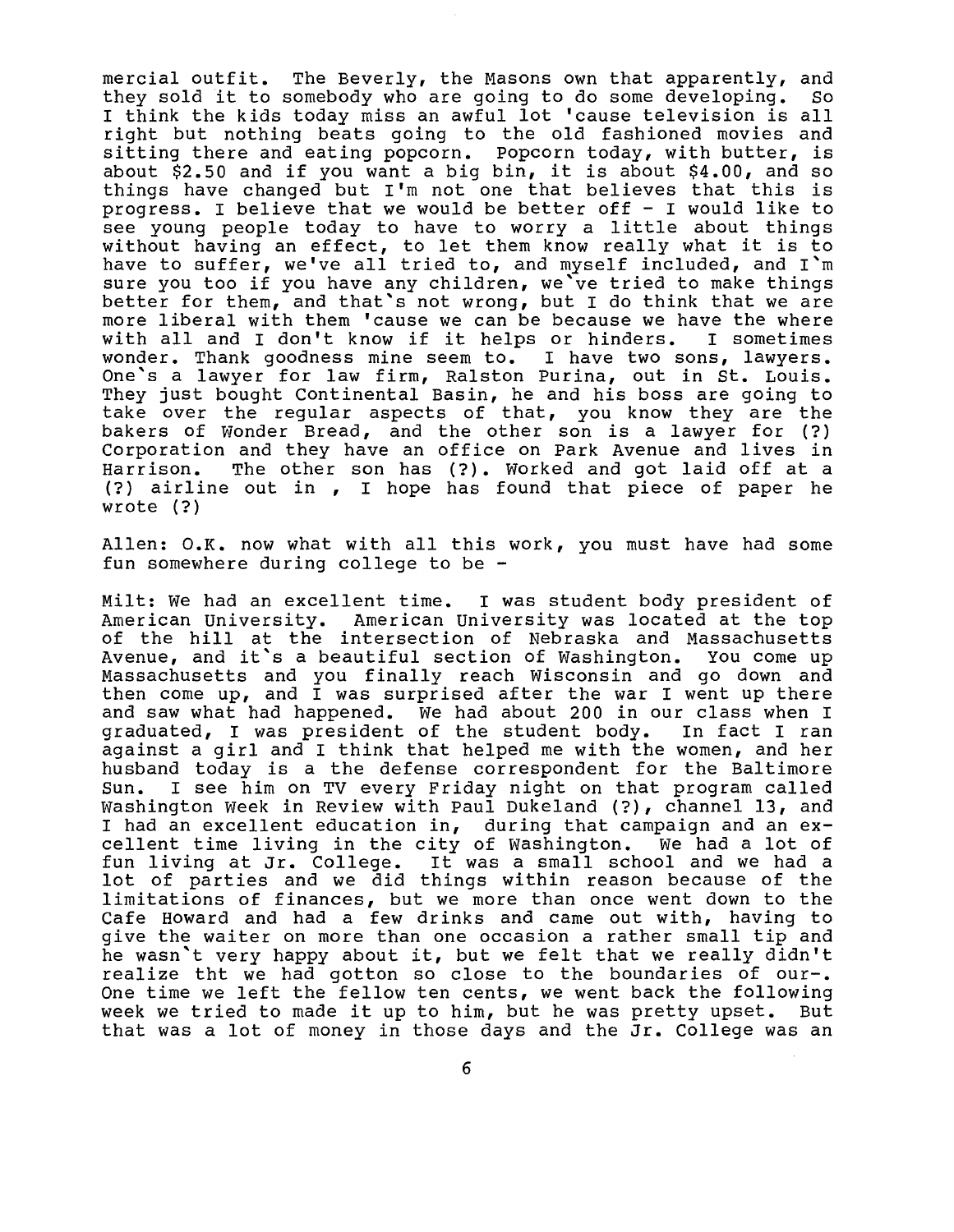excellent place, and I always recommended and I only lived two blocks, I lived across the street from Bassick. I got out Bassick in '38 and, therefore, I only lived two blocks from the Jr.<br>College. So I could walk down the street to the school and I So I could walk down the street to the school and I would walk home for lunch and that made things more economical, and it was just a delightful experience. we had a doctor Willard Ballou who was father-in-law to Dr. Paul (sic)Goulding. Goulding married Dr. Ballou's daughter, and there was just a comradship there that was completely unbelievable and everybody knew everybody.

Allen: Do you have any funny or humorous incidents from that period?

Milt: well, I don't know, it's been, well I know I finished second in the Beard growing contest. We had the thought to get as many men, (?( finished first and Dr. Rome, when I went there one day for some podriatry work, he brought out this picture and showed it to me. It was somebody measuring our beards and the Ray Blank was on it and Dr. Henry Ochman, who is a dentist now, they were our opposing really, I guess. we had a men's club there and we had some real hazing experiences that were rather difficult but, I wouldn't have wanted to miss Jr. College. I loved Yale . Yale was an experience as you probably know, you were up there in graduate school. Yale was an experience you were really, some people in my class were John Lindsay's brother, former Mayor of New York, Morganthau was up there, he's a little bit younger than me, he is now the Manhattan District Attorney, Nicholas Katzenbach was in my class, he later becaame Deputy Secretary of state, and was very friendly with Robert Kennedy and was later, I think he was Atty. General under Johnson, and he's now has a very humble position of being general counsel for IBM, and I would like to know what his salary is, I'm sure it is much more than the Yale Law School Budget for this year. And we had a lot of very interesting professors.

Allen: Coming back to the men's club at the Jr. College, I keep reading a little bit about it but I don't know much about it.

Milt: Well, it was down in the cellar underneath the Physics Lab and we had a club and it was like a fraturnity, really. I was in Nebraska for ten years in my first few years of high school was spent out there and in high school we had fraternities and of course I belonged to Phi Sigma Kappa when I was at American University, but this was similar and we would have as I recall, we would have parties once in a while, but we never had dances. It was just a men's club where the boys could go down and sit around and talk and smoke. Of course there was a lot of card playing in the, were you teaching down there, Bill, when they had the Fairfield campus?

Allen: Yes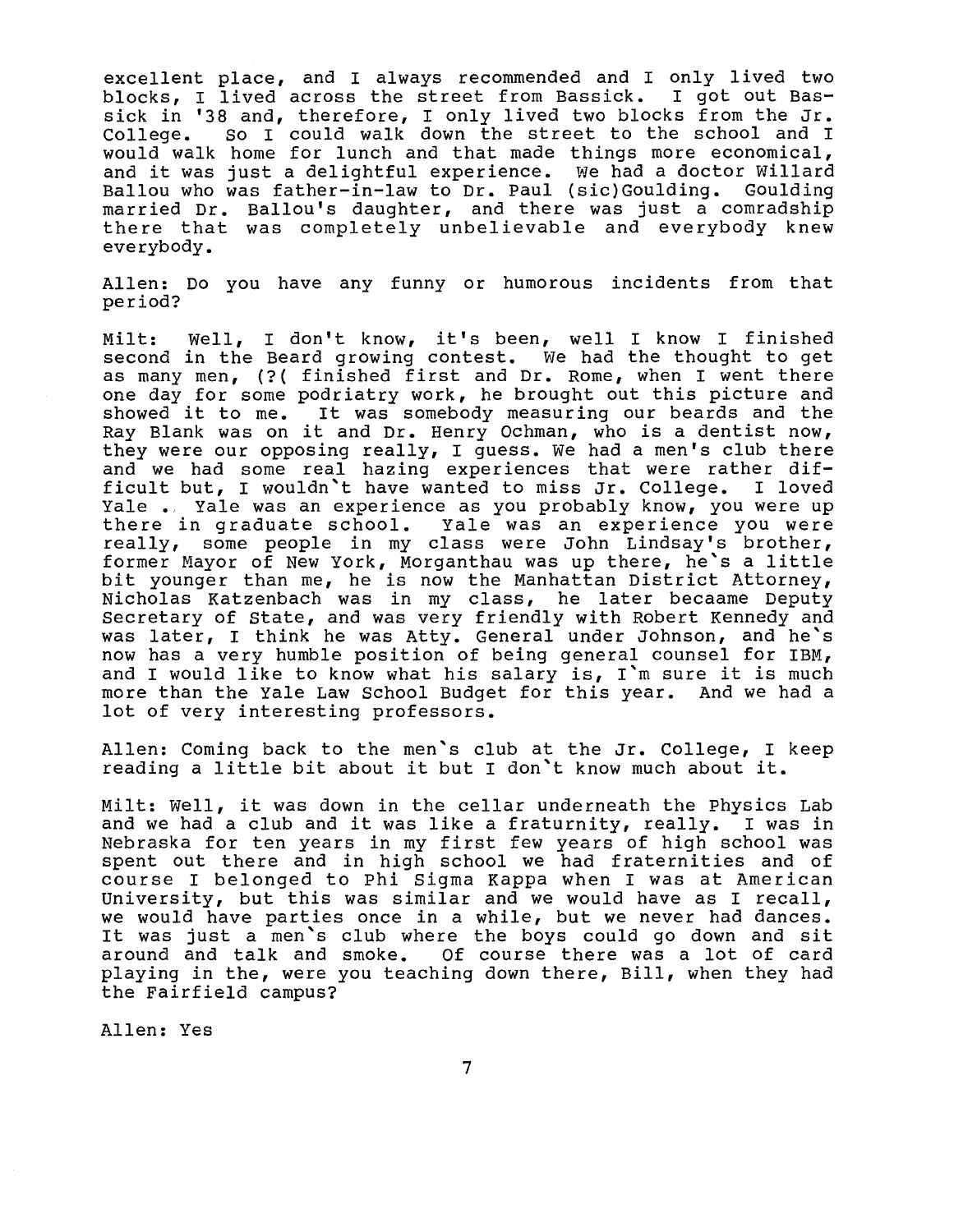Milt: Well, there was a lot of card playing in the men's room. As you went, I don't know where it was when you were there, but the fellows used to play a lot of cards in the afternoon and during lunch hour. I'm not a card player so I never - but Frank Verrilli, who is now one of the Workman's Compensation Commissioners, was a great, avid card player, and Andy Verone (Devone?) who was the best athlete in my generation, went to Jr. College, was a great card player. He is now deceased but he was an excellent football player from Stratford High and an excellent<br>basketball. I played on the basketball team. We used to play I played on the basketball team. We used to play down at Presby's gym down on State and Myrtle Avenue before it was moved up off in the Stratfield Road, right across from the Stratfield Farm. A fellow by the name of Ed. Riley, Jr. was the coach, his father was the coach at Central High School for all sports, Football, Basketballl and Baseball for a number of years. Ed Riley, Sr. and he was also the Truant Officer. He never taught.

Allen: I understand the basketball team had a little tight budgets.

Milt: They did, A fellow by the name of Harry Ashcroft, I recall was one of our coaches. He coached us after Riley did. we didn't have much. we did travel a bit and I think we played a few away games and one of our games we played as I recall, that's a long time ago, Bill, down at the Presby gym. we used to practice down there a couple of nights a week and it was very. Joe(?) played, Henry Ochman, Andy Devonne, I was second string, I was never, I was a good runner but I was never a great basketball<br>plaver, and in fact I'm still not that fond of basketball. The player, and in fact I'm still not that fond of basketball. Jr. College was an experience that I would say was at the top of maybe a few other things in my life that I remember, because I did get a chance to go to school with a few of the people who had gone on to high school with . Like Bill (?), he had gone to high school with me, a couple of other people who had been in the classes behind me came in, cause I did miss, cause I did take a post graduate course at Bassick because of the economic situation. I know I could not have gone away from home and gone to college, I could just not have afforded it, and to be there, and it was not a (?) debt, then it was expensive contrasted to Yale because I knew fellows who were going to Yale and Yale was not too far that above Jr. College, but Jr. College had a very not coo fur that above of. correge, but of. correge had a very scurr owned a house out here on Astoria Avenue. I didn't even know where Astoria Avenue was until recently. She owned a house off Laurel Avenue but Dr. Ballou and them, I don't kno where they lived.

Allen: Ballou lived on Fremont Street

Milt: Oh, right behind the school, o.k. well there were a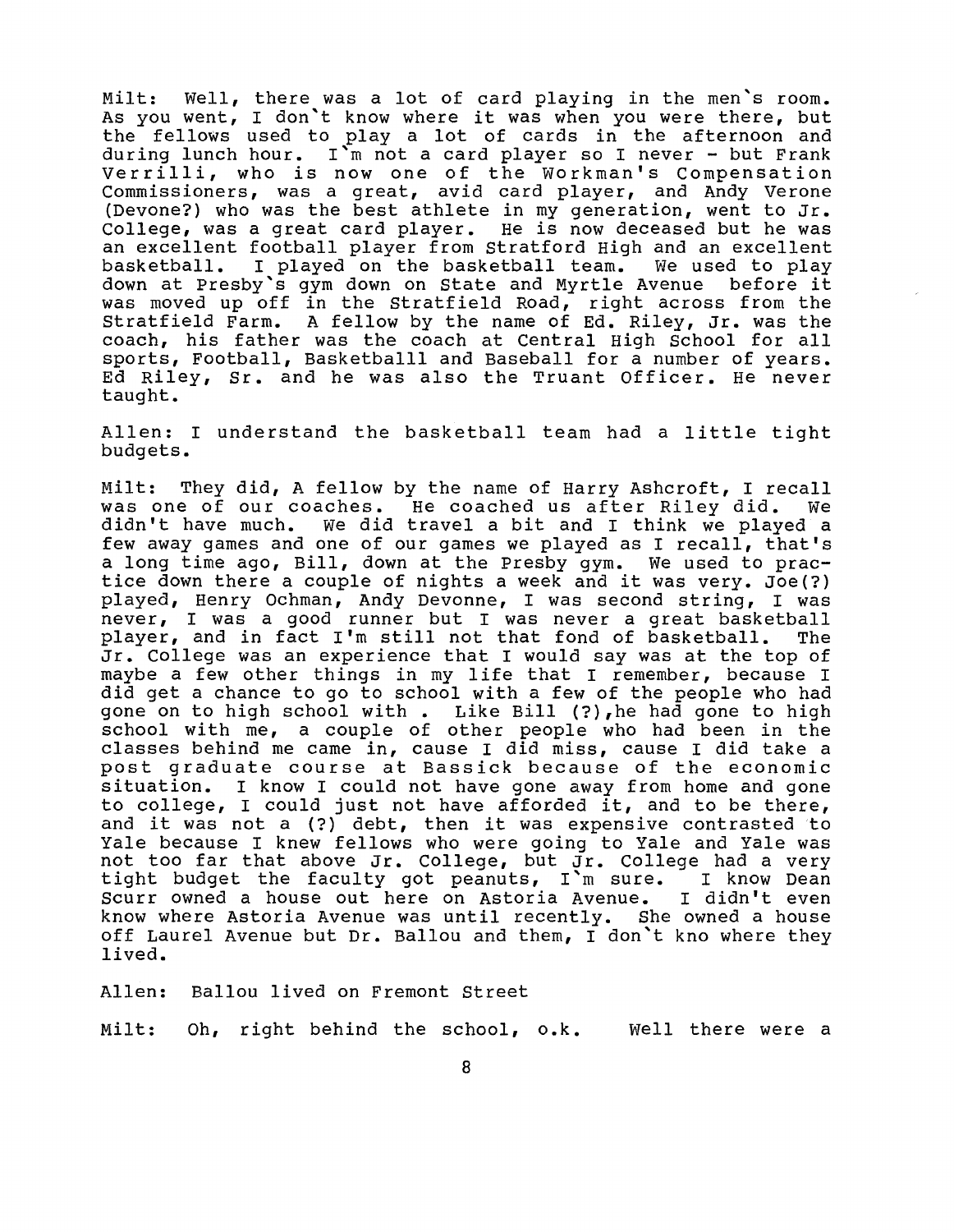couple of buildings back there, the girls lived in. There was also a house which would now be adjacent to Fruitrich.

Allen: That was called Wisteria

Milt: Wisteria and that was under the guidance of a Mrs.Decker and I remember and we had the Wisteria Festival out in the back of under the Wisteria blooming flowers. E. Everett Cortright was quite a gentleman. And we had a lot of pleasant experiences and I'm glad I went to smaller schools. American University was the same way. I knew everybody in the class and it was just a pleasant experience. I don't know how today at Yale, it wasn't that big when I went to school and they haven't increased the sized of the classes which is amazing. They are not like Harvard where (?) that they would always say to the Freshman class, look to the left, look to the right, cause one of the three of you will stay, the other two will flunk out. Yale had a very dif-<br>ficult entrance exam as I recall. I only knew one fellow who ficult entrance exam as I recall. didn't make it in my class and that's because he didn't apply himself. He just didn't study. He had a horrendous life, he got involved with crime. But I neverlost a credit anywhere I went and to me that Jr. College, I used to say that's the best darn Jr. College in the country. I don't know whether that would hold today, but to me the faculty was excellent. If you give your P's and Q's there you could carry on in other work and of course I didn't take sciences but as I said, chemistry, physics and Bigsbee, I understood was good in physics. and Prof. Everett with his slow way from Georgia, was a real great gentlemen and I learned a lot. Prof. Zampierre never flunked anybody.

Allen: I understand that he was called the "Little old winemaker"

Milt: well, he used to go to, the place is for sale now, it's up here on Ash street, between Ash and (?), its called, my sons belonged to it, it was an Italian club at one time, but Prof. zampierre used to go up there, get a ride up there, a couple of mornings a week and I think he had a little vino with his lunch and then come back. SubAlpino Club. Is is apparently defunct, in fact it is so defunct that two of my sons,in fact all three of my sons, know Gerry Maloney, an Irishman, eventually became And that was unusual in an Italian club. we used to call him Zampy. He was a delightful guy and his wife He lived in Southport and he told me his wife died first and he was a very lonely man when she died but Prof. Zampierre never flunked anybody. I don't think he ever flunked a person in his life and I don't know, he gave a girl a B and she transferred somewhere and they said, she came back and told him, the professor said you are not a B student in French you are a C and she said, why did you give me B's and he said " it is because you are so pretty." French was not my favorite subject but that is the only one I ever had trouble with in school, but I managed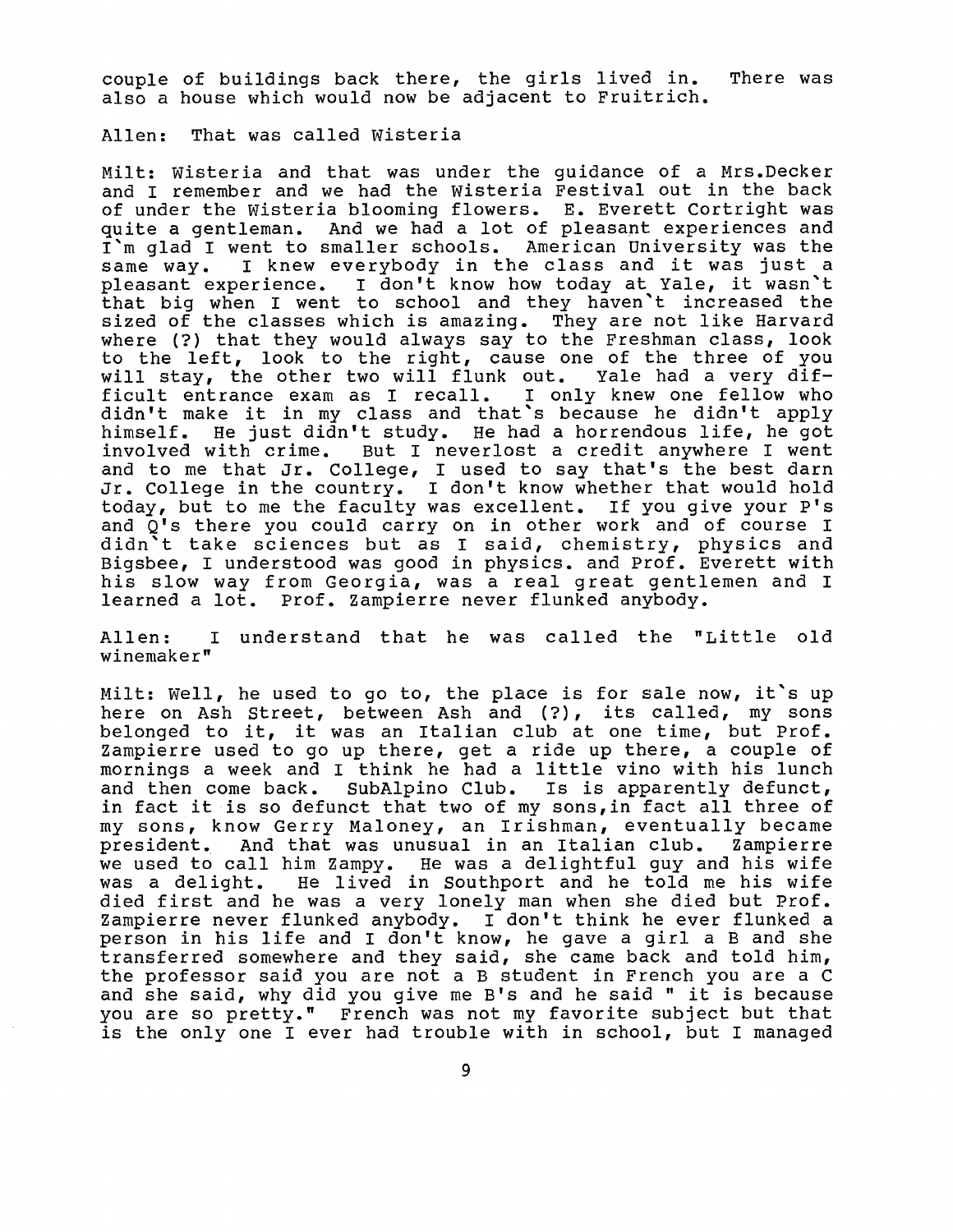to zip through it because of Zampy I don't know whether I would have flunked it with somebody else, but I managed to always keep my grades pretty high. And I graduated from Bassick from the National Honor society. I worked. I liked to study, I didn't mind school at all. I though school was a racket compared to working but I can't say enough good for Jr. College and I understand Littlefield is still living. I see his, during the last election I was out, I voted and then I went somewhere in the North End and he was walking down Westfield Avenue with his cane and in a very military fashion was Eaton V. Read and I talked, I stopped the<br>car and talked. He is living now at 3030. He used to live over He is living now at 3030. He used to live over here in Northbrook and used to walk a lot, holding that cane.<br>He has a certain form that he follows whenever he walks. He He has a certain form that he follows whenever he walks. picks the cane up, and he used to do it when he was a deacon down at the Episcopal Church down here, and I hadn't seen him in a while. I thought he had moved away and he told me no, he was up while. I enought he had moved away and he cold me hop he was apgood. He was dean when I taught down there. I tught once semester, a full load. I taught money and banking and economics and a couple of other things. One of the professors became very ill and I think he had a touch of TB and they were really stuck, they got the notice within a short period of time prior to the semester commencing. I taught a full load there, just one<br>semester. I enjoyed it but the money was small, it was not I enjoyed it but the money was small, it was not there. It was enjoyment and if I 'd have been blessed with a father like Rockefeller with a trust fund, I probably could have taught school, college, but the money wasn't there but it was a caught school, college, but the money wash t there but it was a<br>delightful experience and I still run into people who say that they were in my class in money and banking and, I taught quite a few. I was there about three or four years teaching business law. And in the summertime I had an eight o'clock class down there. But the Jr. College was just an excellent thing for me and as a predecessor to UB, I can't believe it's grown so, but after having been on to American University in Washington and seen how big that is, how huge that place is now, it had a lot of ground but very vew buildings and the Navy built some buildings there during the war because I did some training. I got out in '43 and<br>the Navy was coming in. They had a contract with the Navy and They had a contract with the Navy and rented some of the buildings out and obviously (?) and I remember when they bought the first building, Marina down there. You were there in the Juniuor College?

Allen: I came the first of Feb., 1947. I had just finished up my masters at Yale.

Milt: Did you know a fellow by the name of Bob Crane? He was taking a masters course down at American University and I came<br>out of the building one day and on York Street I saw him. He's out of the building one day and on York Street I saw him. taking a course. His father had been a Methodist Minister. American was a Methodist school and I went to Chapel. priest that if God got mad at me going to any church, he wasn't the guy I thought he was.